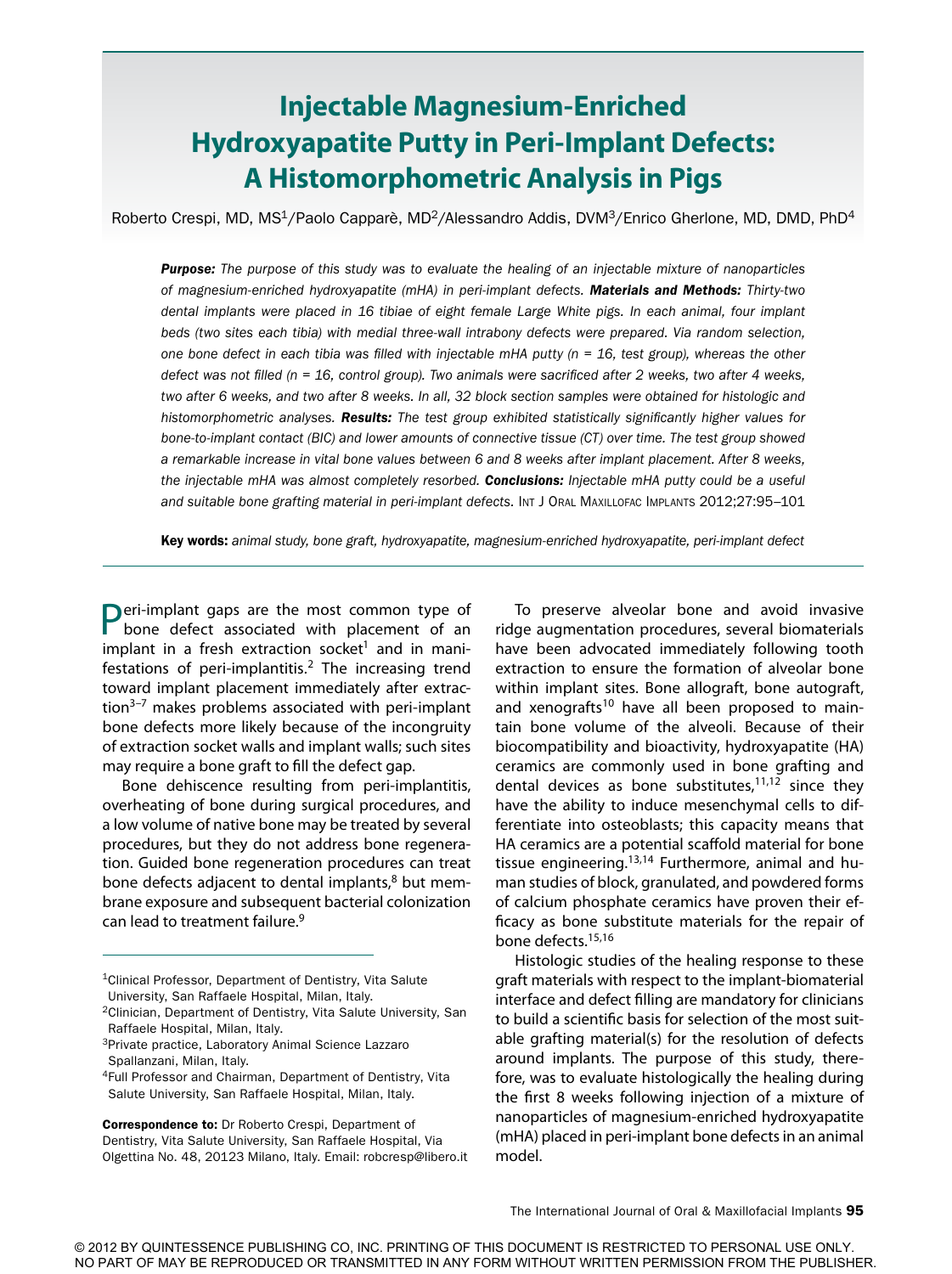

Fig 1 (a) Implants and defects. The 5-mm-diameter defects were created on the medial of each implant site with a trephine bur. *(b)* MHA graft in place in the defects.

## MATERIALS AND METHODS

### Animals

Eight female Large White pigs, about 5 months old and weighing on average 70 kg (70  $\pm$  4 kg), were used. All animals were treated in accordance with the policies and principles of laboratory animal care and with the European Union guidelines (86/609/EEC) approved by the Italian Ministry of Health (Law 116/92).

Pigs were housed separately in standard boxes in temperature-controlled rooms (15°C to 20°C) and were allowed to move freely within their boxes. They underwent an adaptation and observation period for 1 week prior to surgery, during which they were fed twice daily with a standard commercial pig diet. Prior to surgery, the pigs fasted overnight, but they were allowed free access to water.

#### Surgical Treatment

For all procedures, heavy sedation was first obtained by intramuscular administration of ketamine (10 mg/kg) and midazolam (0.5 mg/kg). Anesthesia was obtained via an oronasal mask with a mixture of isoflurane 4% and oxygen and maintained through intubation with the same gas mixture (isoflurane 3.5%). Intraoperative analgesia was provided with tramadol (1 mg/kg intravenously) plus meloxicam (0.4 mg/kg). To prevent infection, the animals received marbofloxacin (2 mg/kg intravenously) and long-acting amoxicillin (15 mg/kg intramuscularly) at the time of surgery.

The legs were shaved, washed, and decontaminated with a povidone-iodine scrub prior to surgical draping. The proximal tibial metaphysis was surgically exposed via a skin incision and the muscles were dissected to allow elevation of the periosteum using sterile surgical

techniques. In each animal, four implant beds (two sites in each tibia) were prepared with a medial three-walled intrabony defect. Two implants (Winsix) were placed in each tibia. By random selection, the medial bone defect was filled with injectable mHA putty (SintLife Putty, Finceramica) (test group), while the other defect was not filled (control group). The injectable mHA putty (SintLife Putty, Finceramica) used in this study is a novel malleable bone paste made up of nanoparticles and 450- to 900-µm granules of mHA in phosphatebuffered saline solution; its chemical (composition) and chemical-physical (crystallinity) properties correspond to those of human bone matrix. In total, 32 implants were placed (16 in the test group and 16 in the control group).

The implant sites were prepared following the Brånemark protocol (Nobel Biocare). A series of drills with increasing diameters were used under profuse irrigation with sterile saline. Before implant placement, a standardized three-wall intrabony defect ( $5 \times 5 \times 5$  mm) was created at the medial of each intended implant site with a 5-mm-diameter trephine bur (Fig 1a). The bone on the distal side of each implant was left intact.

Dental implants (Winsix), 3.3 mm in diameter and 15 mm in length with a sandblasted surface, were positioned such that the coronalmost portion of the implant body was level with the osseous crest. The implants were placed after threading with a screw tap, with the head on top of the cortex. All implants achieved good primary stability following insertion. For the 16 experimental implants, the injectable mHA was spread by a syringe into the three-wall defect sites; in the 16 control sites, the bone defects were unfilled. Excess putty was removed and the remaining material was shaped to the geometry of the defect (Fig 1b). The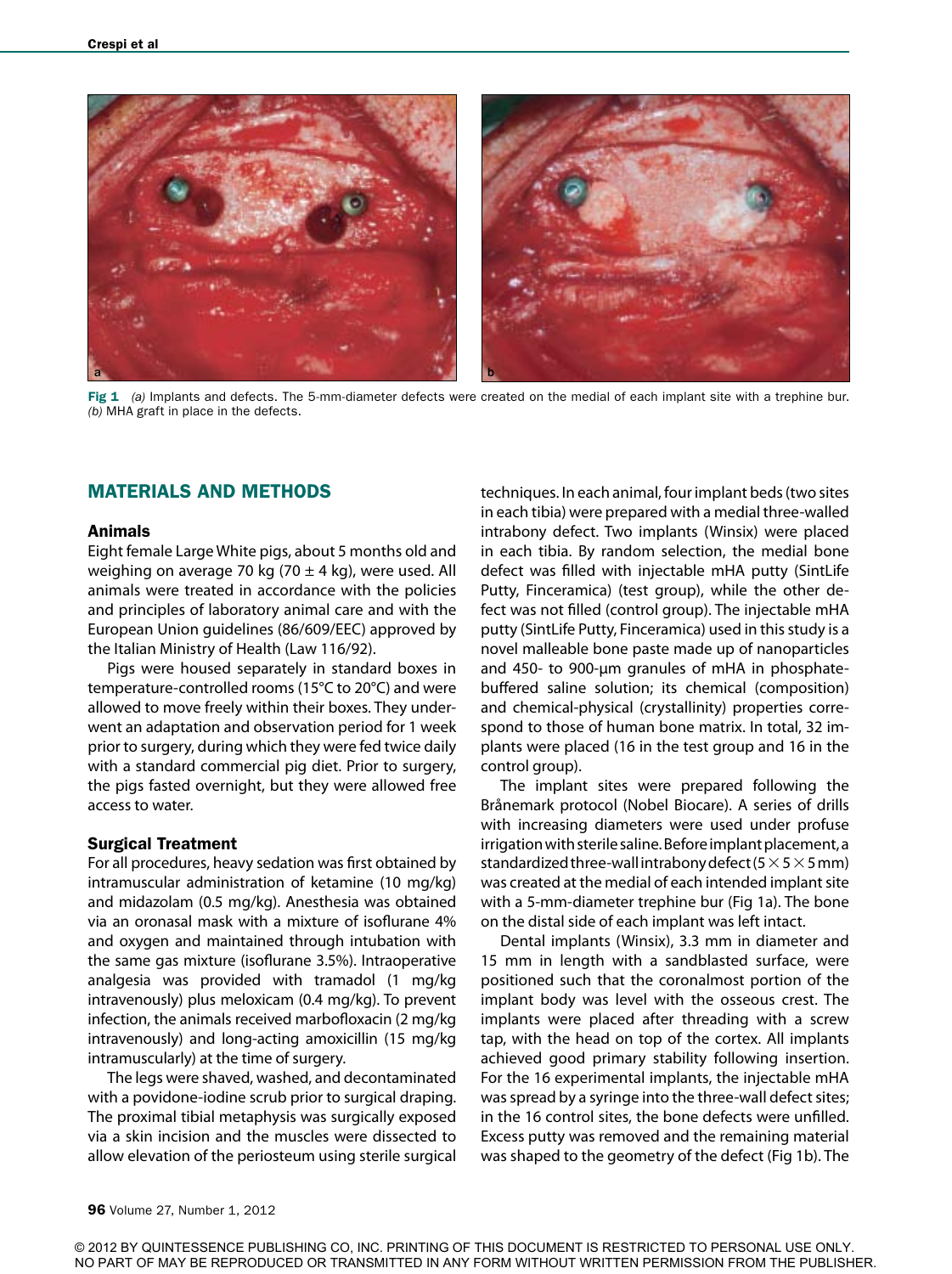soft tissues were reapproximated and closed with 4-0 resorbable sutures. The fascia and skin were sutured in separate layers with resorbable sutures.

Postoperatively, the animals were given meloxicam (0.4 mg/kg intramuscularly) and enrofloxacin (5 mg/kg intramuscularly) once a day for the following 4 days.

Two animals were sacrificed after 2 weeks of healing, two animals after 4 weeks, two after 6 weeks, and two after 8 weeks with an intravenous overdose of potassium chloride after they had been anesthetized as described previously.

#### Histologic Preparation

The tibiae were block-resected with an oscillating autopsy saw. The recovered segments with implants were preserved and fixed for 7 days in 4% buffered paraformaldehyde, dehydrated in a graded series of alcohols (24 hours each in 50%, 75%, 95%, and 100%), and embedded in methyl methacrylate (Merck Schuchardt).

The samples were cleaned of all soft tissue; then they were fixed in Karnosky's fixative and dehydrated in a graded series of alcohols for undecalcified bone processing in glycol methyl methacrylate. Blocks were sectioned along the sagittal plane, perpendicular to the implant's major axis, and cut with a 1600 machinery cutter (Leica Microsystem). Three sections per implant were obtained in a longitudinal direction, parallel to the implant axis.

Sections, each 15 µm thick, were obtained and stained with Goldner trichrome (modification). The sections were placed in Weigert hematoxylin, washed in tap water, and differentiated with 0.5% acid alcohol. Next, they were stained in Ponceau/acid fuchsin/azophloxine and counterstained with phosphomolymbdic acid/orange G and light green (so that nuclei would appear blue-black, osteoid and collagen fibers would appear red, and mineralized bone would stain green). Histologic samples were observed with a FOMI III microscope by Normasky differential interference contrast (Fomi III, Carl Zeiss).

#### Histomorphometric Analysis

Measurements were made in the area of the previous bone defect outside the implant threads.<sup>17</sup> For each defect site, the percentages of bone-to-implant contact (BIC), vital bone (VB), connective tissue (CT), and residual graft material (RGM) were recorded using histomorphometric analysis and were evaluated. BIC was defined as the percentage of the length of the region in which bone is directly opposed to the implant without the presence of fibrous tissue. All measurements were repeated for test and control sites, and the presented data were based on the average of the three measured sections.

For measurement of the bone-regenerative efficacy of the mHA injectable putty in the bone defects, each section was examined at a magnification of  $10\times$  with a light microscope (Axioskope, Carl Zeiss) connected to a digital camera (Leica DC 280, Leica Microsystem), and a software program (Alexasoft Image Pro Plus 2.5, Microcontrol) was used to evaluate and calculate the histomorphometric parameters.

#### Statistical Analysis

Dedicated software was used for all statistical analyses (SPSS version 11.5.0, IBM). All values were presented as means ± standard deviations. Comparisons between test and control groups were performed with the Student *t* test (*P* < .05 was considered the threshold for statistical significance).

## RESULTS

Postoperative healing at different intervals following implant placement was uneventful in all pigs. Radiologic examination revealed no pathologic processes around implants.

#### Histologic Findings

All implants were osseointegrated, and there was no sign of inflammatory response. After 2 weeks it was possible to observe osteoid matrix between the implant surface and the mHA particles, showing the good osteogenic potential of the bone substitute. New bone formation began just after surgery, since osteoid lamellae were present between the implant surface and the mHA granules. In comparison, no lamellar formation was observed after 2 weeks in unfilled defects (Figs 2a to 2c).

After 4 weeks, osteogenic activity could be seen originating from the bottom and the walls of the defect, and an osteoid deposition matrix surrounded the mHA granules and implant surfaces (Fig 2d). At that time osteoclastlike cells were seen in resorption lacunae, providing evidence that the biomaterial was being actively replaced by new bone. Osseointegration and remodeling processes could be observed along the bone-implant interface in both test and control sections.

After 6 weeks, the mHA was in direct contact with the host bone in all sections, and woven bone tissue was in contact with the implant surface (Fig 2e). After 8 weeks, the mHA in the defect sites had been replaced by new bone and new osteons were seen (Fig 2f). A lamellar pattern, stained in green, revealed bone apposition along the implant surface and the resorption of mHA granules by macrophagic activity. In test group specimens at 8 weeks, more lamellar bone apposition was observed than in the control specimens, where more medullary tissue rich in fat cells was seen (Fig 2g).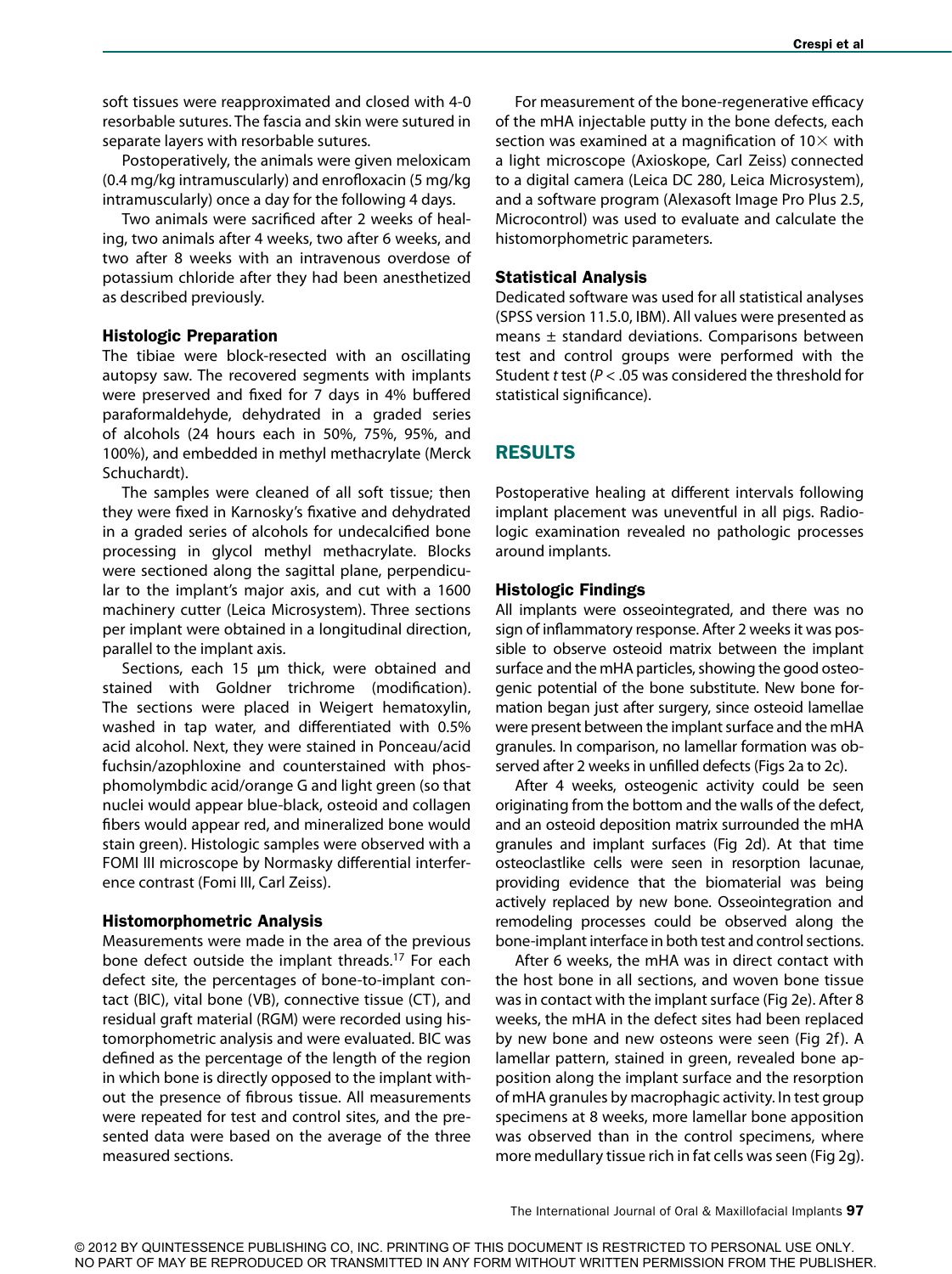



Fig 2b Longitudinal section of a test defect 2 weeks after healing. CT is present in the gap, and osteoid lamellae have formed along the implant surface and the mHA granules (original magnification ×10).

Fig 2c Test defect. Osteoid lamellae, stained in red, were present between the implant surface and the mHA granules 2 weeks after healing (original magnification  $\times$ 32).

Fig 2d Test defect at 4 weeks after healing. Increased osteoid lamellae were seen *(red)* between the implant surface and mHA granules. Resorption lacunae near the mHA granules in the defect were present (original magnification  $\times$ 32).

Fig 2e Longitudinal section of a test defect 6 weeks after healing. Randomly ordered blood vessels and increasing mineralization of osteoid matrix sheets *(green)* show ongoing bone formation (original magnification  $\times$ 30).

Fig 2f Longitudinal section of a test defect 8 weeks after healing. Note the high proportion of the implant surface covered by mineralized bone *(green)* (original magnification ×32).

Fig 2g Longitudinal section of a control defect 8 weeks after healing. Note the higher proportion of medullary tissue in the defect area compared with the test site shown in Fig 2g (original magnification  $\times$ 32).

#### 98 Volume 27, Number 1, 2012

© 2012 BY QUINTESSENCE PUBLISHING CO, INC. PRINTING OF THIS DOCUMENT IS RESTRICTED TO PERSONAL USE ONLY. NO PART OF MAY BE REPRODUCED OR TRANSMITTED IN ANY FORM WITHOUT WRITTEN PERMISSION FROM THE PUBLISHER.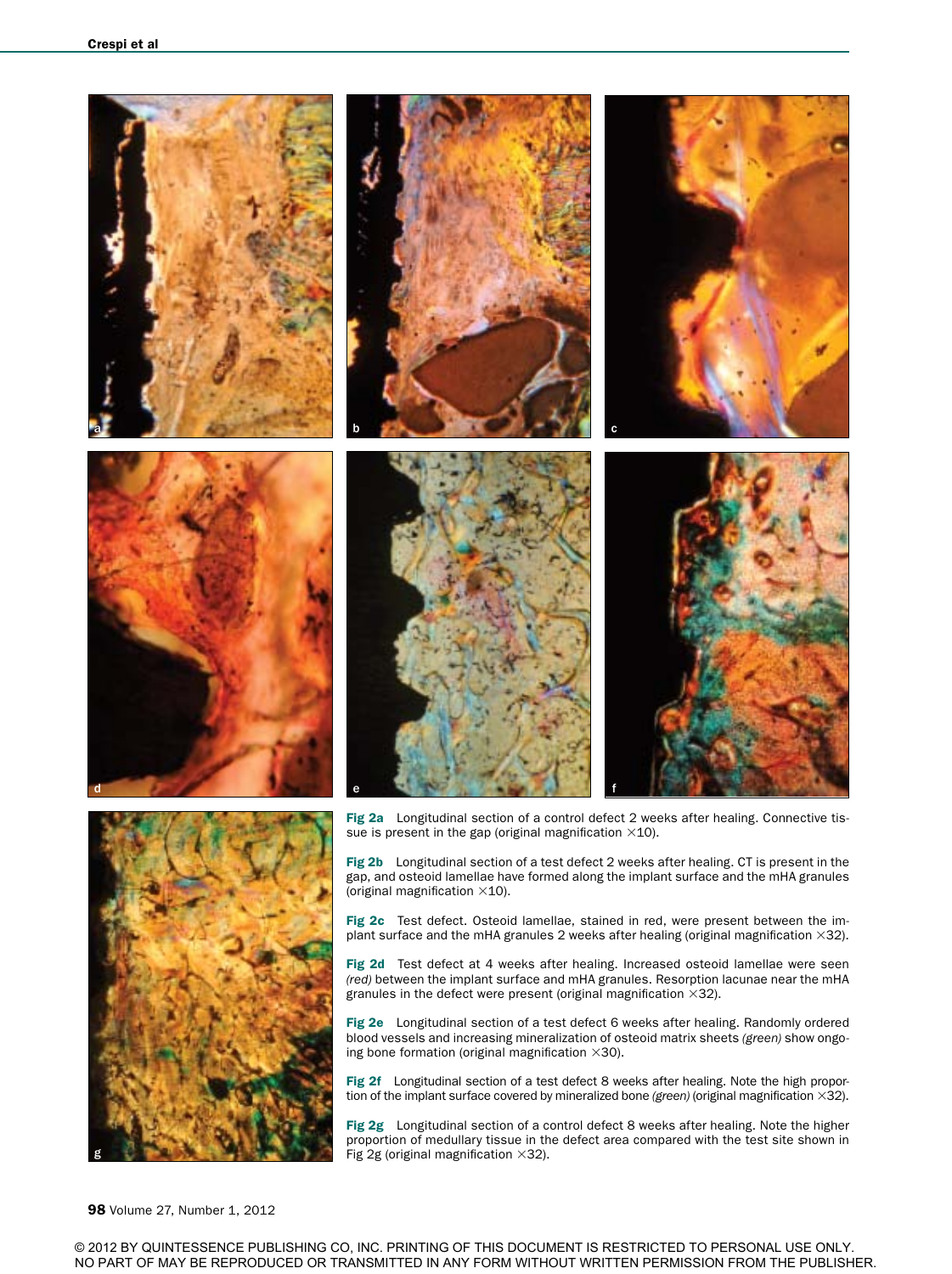| <b>Table 1 Histomorphometric Results 2 Weeks</b><br><b>After Implant Placement</b> |                  |                     |  |  |
|------------------------------------------------------------------------------------|------------------|---------------------|--|--|
| <b>Parameter</b>                                                                   | Test ( $n = 4$ ) | Control ( $n = 4$ ) |  |  |
| <b>BIC</b> (%)                                                                     | $44.1 \pm 11.9*$ | $18.7 \pm 7.0*$     |  |  |
| VB (%)                                                                             | $27.4 \pm 11.9$  | $44.1 \pm 11.9$     |  |  |
| CT $(\%)$                                                                          | $17.7 \pm 6.3*$  | $61.2 \pm 8.1*$     |  |  |
| <b>RGM (%)</b>                                                                     | $63.2 \pm 11.1$  |                     |  |  |

\*Statistically significant difference between test and control groups (*P* < .05).

| Table 3 Histomorphometric Results 6 Weeks<br><b>After Implant Placement</b> |                  |                     |  |  |
|-----------------------------------------------------------------------------|------------------|---------------------|--|--|
| <b>Parameter</b>                                                            | Test ( $n = 4$ ) | Control ( $n = 4$ ) |  |  |
| <b>BIC</b> (%)                                                              | $49.9 \pm 8.4*$  | $31.9 \pm 6.7*$     |  |  |
| VB (%)                                                                      | $30.0 \pm 9.7$   | $36.8 \pm 10.7$     |  |  |
| CT $(\%)$                                                                   | $23.8 \pm 7.0*$  | $61.2 \pm 10.1*$    |  |  |
| <b>RGM (%)</b>                                                              | $49.8 \pm 9.1$   |                     |  |  |

\*Statistically significant difference between test and control groups  $(P < .05)$ .

| <b>Table 2 Histomorphometric Results 4 Weeks</b><br><b>After Implant Placement</b> |                  |                     |  |  |
|------------------------------------------------------------------------------------|------------------|---------------------|--|--|
| <b>Parameter</b>                                                                   | Test ( $n = 4$ ) | Control ( $n = 4$ ) |  |  |
| <b>BIC</b> (%)                                                                     | $47.3 \pm 11.3*$ | $27.0 \pm 5.9*$     |  |  |
| VB (%)                                                                             | $28.8 \pm 10.5$  | $36.1 \pm 11.3$     |  |  |
| CT $(\%)$                                                                          | $23.3 \pm 5.6*$  | $58.6 \pm 9.2*$     |  |  |
| <b>RGM (%)</b>                                                                     | $50.1 \pm 8.4$   |                     |  |  |

\*Statistically significant difference between test and control groups (*P* < .05).

| <b>Table 4 Histomorphometric Results 8 Weeks</b><br><b>After Implant Placement</b> |                  |                     |  |  |
|------------------------------------------------------------------------------------|------------------|---------------------|--|--|
| <b>Parameter</b>                                                                   | Test ( $n = 4$ ) | Control ( $n = 4$ ) |  |  |
| <b>BIC</b> (%)                                                                     | $57.2 \pm 6.9*$  | $40.8 \pm 7.8*$     |  |  |
| VB (%)                                                                             | $65.1 \pm 11.2*$ | $42.3 \pm 9.5*$     |  |  |
| CT $(%)$                                                                           | $29.0 \pm 7.9*$  | $64.5 \pm 10.6*$    |  |  |
| <b>RGM (%)</b>                                                                     | $6.2 \pm 5.1$    |                     |  |  |

\*Statistically significant difference between test and control groups  $(P < .05)$ .

These observations provide evidence that mHA served as a good scaffold for new bone regeneration, maintaining the volume of the defect and allowing the bone to mineralize around the implant surface.

#### Histomorphometric Observations

The recorded histomorphometric values in test and control sites are reported in Tables 1 to 4.

In sections obtained from pigs sacrificed after 2 weeks (Table 1), test sites demonstrated statistically significantly higher mean BIC values than control sites. At the same time, test group samples presented statistically significantly lower values for CT than control group samples. No statistically significant differences were found for VB. RGM was  $63.2\% \pm 11.1\%$ .

In sections obtained from pigs sacrificed after 4 and 6 weeks (Tables 2 and 3, respectively), a similar trend was observed. The test group demonstrated a statistically higher mean BIC value than the control group, along with statistically significant lower CT values than the control group at both time points. No statistically significant differences were found for VB.

At 8 weeks after implant placement (Table 4), the test group again demonstrated statistically significantly greater mean BIC values than the control group  $(57.2% \pm 6.9%$  versus 40.8%  $\pm$  7.8%, respectively) and statistically significantly lower values for CT than the control group (29.0%  $\pm$  7.9% versus 64.5%  $\pm$  10.6%). At this time point, statistically significant differences were found for VB: the test group reported a significantly higher value than the control group (65.1%  $\pm$  11.2% versus 42.3%  $\pm$  9.5%). Residual graft material was 6.2%  $± 5.1%$ .

Overall, the test group reported consistently higher values for BIC and lower values for CT. In addition, between 6 and 8 weeks after implant placement, test sites showed a remarkable increase in VB. After 8 weeks, the graft material had been almost completely resorbed.

## **DISCUSSION**

In the present study, oral implants were placed in pig tibiae to evaluate the effect of placement of an injectable mHA putty in a peri-implant dehiscence model, since the pig features bone remodeling processes that are similar to those of humans, comprising both trabecular and intracortical basic multicellular unit–based remodeling.18,19 A study of the effects of fluoride on cortical bone remodeling in growing pigs showed that these animals have a cortical bone mineralization rate that is similar to that of humans.<sup>20</sup> Therefore, pig tibiae seem to be suitable for evaluation of a peri-implant bone defect, as this site features abundant bone volume. The animals were sacrificed every 2 weeks to evaluate the deposition of osteoid matrix, the formation of lamellar bone between the implant surface and the biomaterial granules, and the timing of the resorption of injectable mHA putty.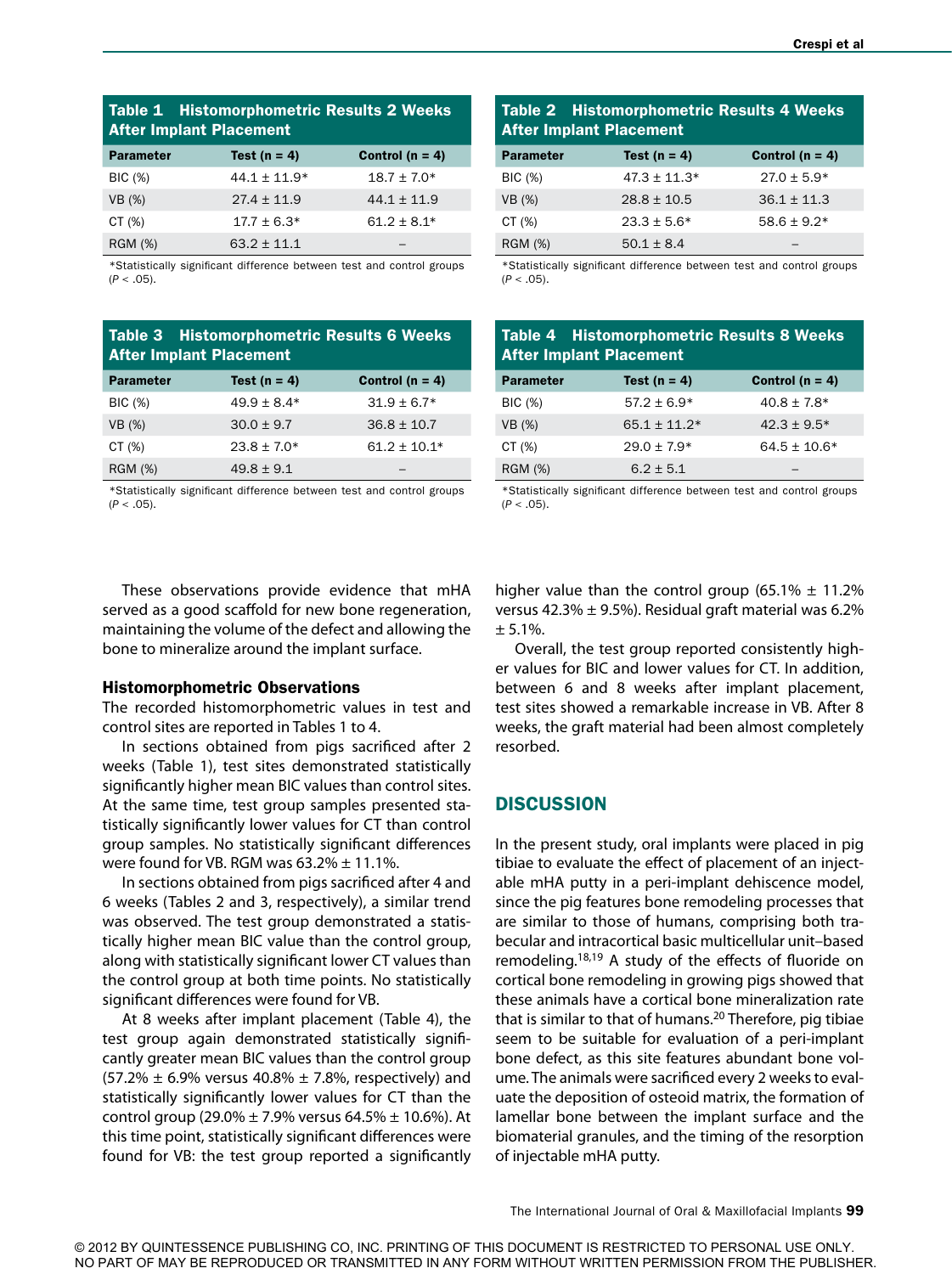The current study demonstrated a beneficial effect on bone formation and mineralization following the addition of injectable mHA putty to the bone defects, since osteoid lamellar bone was present after only 2 weeks between the implant surface and the mHA granules. In comparison, no lamellar formation was observed at 2 weeks in the unfilled defects. The osteoid matrix was successively substituted by lamellar bone around the implant surfaces, resulting in a high percentage of BIC.

No foreign-body reactions or inflammatory responses were observed histologically around the injectable mHA putty used in this study. Only small circular zones of the biomaterial remained in direct contact with new bone tissue after 8 weeks. Furthermore, after 8 weeks of healing, no injectable mHA particles were observed in contact with the implant surface, showing favorable biodegradation and substitution because of the chemical composition and micromorphometry of the biomaterial.

These histologic and histomorphometric results may be explained better by a study in humans in which mHA and autogenous bone graft for maxillary sinus elevation were compared. $21$  Gene expression analyses indicated that primary osteoblasts from mHAgrafted samples displayed enhanced expression of the osteoblast-specific differentiation factor Cbfa1 and osteocalcin, a marker of matrix-forming activity. Moreover, osteoblasts from the biomaterial-engrafted sites revealed a marked decrease in receptor activator of nuclear factor kappa B ligand (RANKL) expression, with comparable levels of osteoprotegerin, thus revealing a decreased RANKL/osteoprotegerin ratio; this may explain the decreased osteoclast differentiation and activity and the comparable bone volume yield in the two groups. Together, the data are compatible with a higher bone-forming activity coupled with reduced osteoclastogenic activity and decreased bone resorption, and they may explain why similar percentages of total BV are generated by biomaterial grafts, despite higher percentages of nonvital bone (containing osteocytic lacunae) and lower VB. The simultaneous evaluation of osteoblast-specific factors involved in matrix deposition, together with the ratio between the crucial osteoblast-related pro- and anti-osteoclastogenic factors RANKL and osteoprotegerin, could enable a determination not only of the activity of osteoblasts as matrix secretors, but also the cross-talk between osteoblastic cells with nascent and active osteoclasts. The present study strongly suggests that analysis of the gene expression profiles of primary osteoblasts would be useful to determine whether a given biomaterial possesses not only direct osteoconductive but also indirect osteoinductive effects.

The histologic findings reported in the present study and gene expression values explained previously may help clarify the results of a clinical study that evaluated radiographic parameters of implants positioned in grafted alveoli with three different biomaterials: mHA, calcium sulfate, and heterologous porcine bone.<sup>22</sup> The aim of the study was to evaluate the clinical outcome of implants placed in previously grafted alveoli and expanded at stage-two surgery by the osteotome technique. $23$  The study showed that after 2 and 3 years, the success of implants placed in grafted sockets was not influenced by the biomaterial used, since no negative impacts were seen on the clinical outcome.

Human studies<sup>24-26</sup> have reported encouraging histomorphometric data about porous HA as a sinus grafting material, as revealed by light microscopy and transmission electron microscopy. In most cases, the biomaterial particles remained in close contact with bone, which appeared compact, with well-organized lamellae. A cementlike line was barely visible at the bone-biomaterial interface, but there were no gaps or interposed connective tissue in between. Histology and histomorphometry showed that the incompletely resorbed HA graft was well integrated into the biopsy specimens and in complete continuity with the newly formed bone.

Arisan et al<sup>27</sup> applied an injectable calcium phosphate cement to standardized buccal dehiscence periimplant defects after implant site preparation in the right proximal tibiae of five beagle dogs. Healing was uneventful in all dogs. The injectable calcium phosphate putty showed good space maintenance and osteoconductive properties and did not provoke any foreign-body reactions. BIC was 34.42% (± 19.88%) and 37.00% (± 21.33%) (*P* = .375), while LBH was 84.23% (± 19.73%) and 96.10% (± 6.66%) (*P* = .125) for test and control sites, respectively. In another study, $^{28}$  the healing of different bone grafting materials adjacent to titanium plasma-sprayed endosseous dental implants was investigated. The results indicated that percent BIC and percent bone height fill in intrabony defects around titanium plasma-sprayed implants were statistically significantly higher with the use of demineralized freeze-dried bone allograft in comparison to control defects that were left unfilled.

## **CONCLUSIONS**

Within the limits of the present animal study, injectable mHA putty could be considered a useful and suitable bone grafting material for peri-implant defects. Further studies are needed to evaluate this biomaterial in humans.

<sup>© 2012</sup> BY QUINTESSENCE PUBLISHING CO, INC. PRINTING OF THIS DOCUMENT IS RESTRICTED TO PERSONAL USE ONLY. NO PART OF MAY BE REPRODUCED OR TRANSMITTED IN ANY FORM WITHOUT WRITTEN PERMISSION FROM THE PUBLISHER.